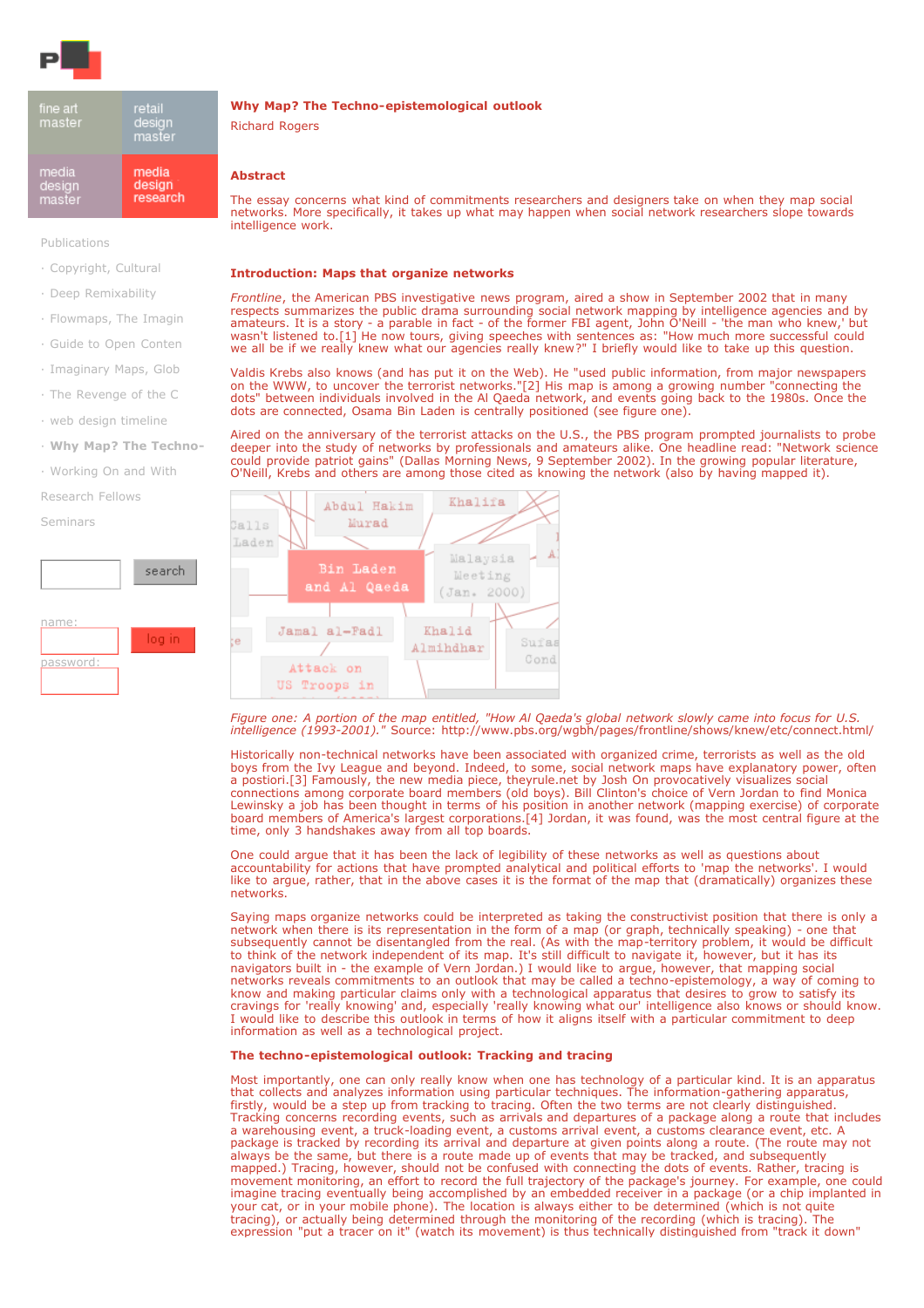expression "put a tracer on it" (watch its movement) is thus technically distinguished from "track it down" (access recorded events to locate it or its last whereabouts). Tracing is far superior in the technoepistemological outlook I wish to describe. When Greenpeace USA quietly affixes a 'falcon tracker' to a logging truck, captures the movement trace though geographical positioning and uses a geographical information system to show the logging truck's route (on a map of dirt roads through protected old growth forests, for example), their work approaches tracing. The result is a map of the loggers' movements, and may be used as evidence to make claims.

Secondly, in the techno-epistemological outlook, one understands the lines between nodes in networks as social connections in two senses: 'tracked' history (various shared experiences that make nodes into "old boys" or associates) as well as the intersection of preferably traced movements (trajectory crossings). A mapping program ideally would be able to show both views as layers (or mode switches) that may be turned on and off. A user may say: "I notice that these three individuals have crossed paths frequently. Show me whether they have historical connections (whether they are old boys)." Being shown related nodes, with historical connections, may prompt analysts to ask to put a tracer on them, too. So history and trajectory tracing feed upon each other in the data we seek (and the technology developed to seek it) according to the techno-epistemological outlook.

Thirdly, it is important to know whether the networks are actually in operation. The shortcoming of much social network analysis is to assume there exists a network structure that itself enables claims without further probing network activity. In the techno-epistemological outlook described here, the question of network operation is fundamental. One way of describing the question is to look at one of the maps made by Bureau d'etudes or by Josh On.[5] (See also figure two.) One could ask, what if we introduced a suitcase of money into this structure? Which path might it take? With path shown, would we have to redraw the map, perhaps fade out some nodes or remove them? Once the map is redrawn continually, 'structure' (in the historical sense) may or may not emerge. We may or may not have history 'layers' to turn on an off.

Fourthly, as networks are historical as well as (ideally) physical movement lines socially connecting individuals, to understand whether they actually are functioning and operating as 'networks' (in our technoepistemological sense) requires more information than is 'publicly available'. To know how the dots connect (beyond event recording), whether the trace is meaningful (beyond movement recording), with or without switching to history mode, one would like to have activity detail, from the dry to the salacious. A commitment to network knowledge as described would include a desire to read the transcripts of conversations in restaurants and kitchens as well as on hotel grounds and airplanes - in fact, preferably all conversations at significant junctions in the movement trace that traditionally have been deemed difficult to record (and thus preferred places for nodes to speak).

Fifth, with the conversation transcripts in hand comes the concern put forward in publicly available sources (e.g., newspapers) that there are not enough readers. Reading is often thought impossible given voluminous data, so concomitant conversation mapping could be employed. Specially, an analysis is sought of plans and promises, preferably without pre-defined dictionaries for textual and semantic mapping of particular key words, for the nodes may speak in code. Often the Internet, if I may, alleges that it is circulating these lists of words ('dictionaries,' technically speaking) that would flag email as well as conversations as worthy of reading by intelligence.



*Figure two. A portion of Bureau d'Etude's animated map showing connections surrounding the events of 11 September 2001.* Source: http://utangente.free.fr/biopolice/holiday.swf/

Sixth, such a commitment to conversational knowledge would lead directly to the need for action mapping (the money suitcase example). To ascertain whether plans and promises were acted upon, additional data sets may be called upon. Currently, financial transaction mapping, from credit card transactions to bank transfers, is the preferred means to see whether or not the network is operational financially. These means alone would not suffice in our techno-epistemological outlook.

To summarize thus far, with the commitment to map from a social network point of view comes a commitment to seek knowledge not only of the old boy history and path-crossing, but also of the extent to which the network is operating in other senses, too. Financial transaction mapping, however, relies on tracking technology (recording of the event of a transaction), instead of tracing technology. Tracing technology, for example, would have a receiver embedded in an attaché case. To trace properly would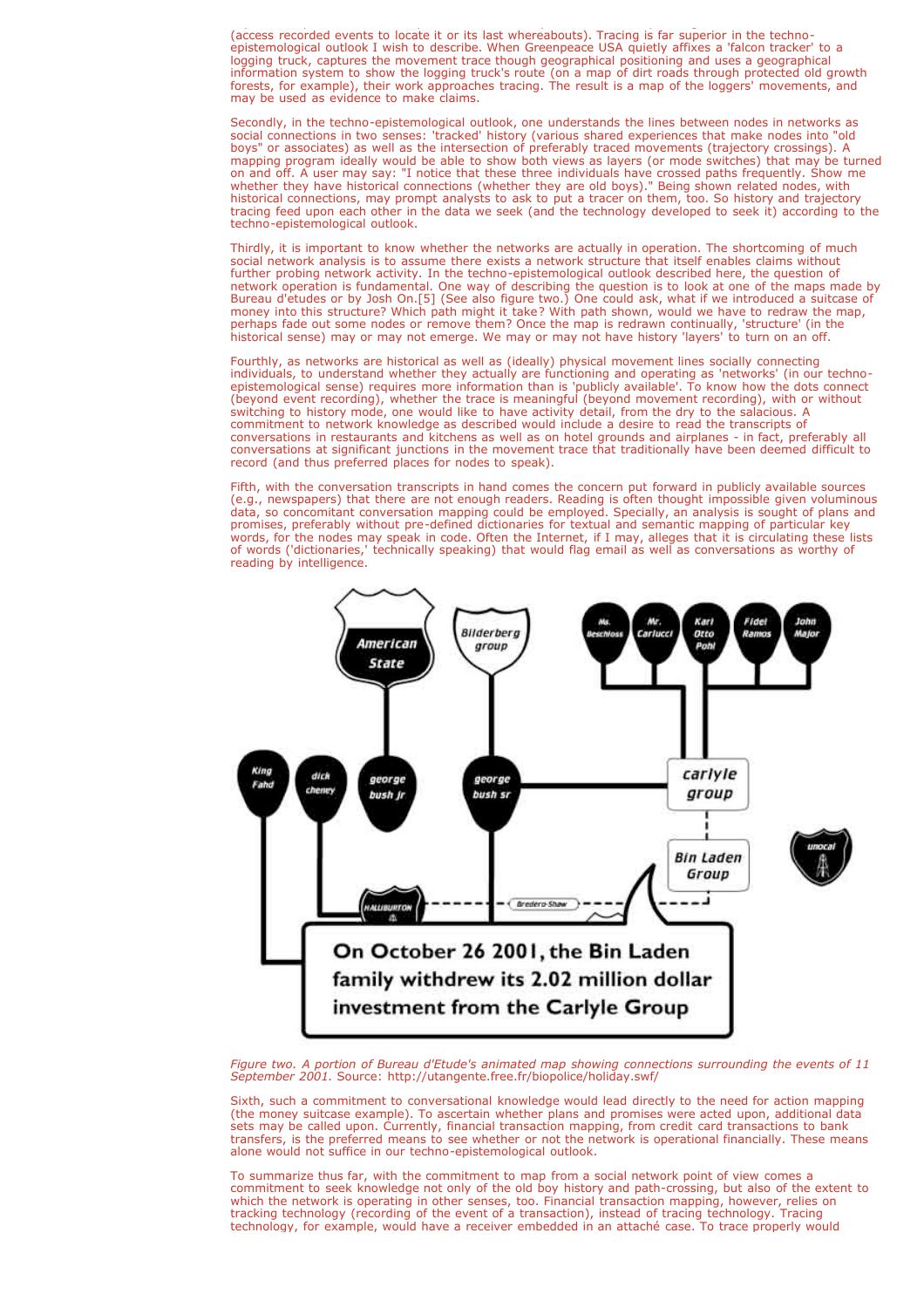require tagged cases as well as tagged currency, for then we would know when "money is changing hands".

In our techno-epistemology, committed network analysts would not believe that networks only have a structure (based on old boy history), within which frequent path-crossing would constitute its current configuration, and perhaps its 'structure'. Rather, a dedication to network activity measures is required.

technology, for example, would have a receiver embedded in an attaché case. To trace properly would

#### **The commitment to knowing what they know**

The first step is a realization that we do not know what the intelligence know, but we may think which data sets as well as means of analysis and visualization they are using to support their claims. So, to know what they know, we first attempt to collect the same data. The argument above concerned the data we may think we need in order to know what they know.

The sad fact of the matter is that our data appear poorer, or seem to be (we do not know for certain). With this realization come two possible avenues. The first is that the decision is taken, often on principle, to use only publicly available information. Publicly available information has both a benefit as well as a flaw. The benefit is that, later, the claim can be made that it was out there all the time. Anyone could have known, intelligence should have known, and their not knowing reveals a level of incompetence and/or larger forces asking for it not to be pieced together in that way. These are resources for story-making, including PBS TV shows, where maps eventually be screened. The flaw is that maybe they know that as well, and have discounted it owing to better data. Nevertheless, we shall work with what we have, for there is software (and important geo-political matters at hand).



*Figure three: Output of thePattern Tracer by i2, Inc. "PatternTracer is a fast and effective solution for finding patterns in your investigative data."* Source: http://i2inc.twiginteractive.com/Products/Pattern\_Tracer/default.asp

The proper analyst would employ analytical and visualization software approximating theirs. The packages that are commercially available and advertised as used by the police appear attractive (see figure three). It is precisely here, in the sample screens, the demo and the subsequent experience with the package itself, that excitement is generated for particular data collection. Questions immediately arise. Are we able to obtain those records (e.g., phone call data) that would neatly fit into these fields here, in our database, so as to make an image like that one there?

In terms of our output, we may have a workaround for a particular problem confronting positivist undertakings like mapping. In ours and theirs, there is a tendency to erase the back-end, i.e., both the data collection as well as analysis - not only the decisions but also the touch-up's. In positivist science (where mapping has had its home) one often does not allow that. Rather, one strives to verify through reproduction. This may be impossible, given limited access to their data, their instruments, their software. If we are to map properly, we cannot discount our need for positivism owing to the lack of knowledge about the data, the instruments, the software. We could rely, however, on the phrase 'publicly available information,' for that may take the heat off for a moment whilst we make our map. But normally this trick is not pulled; rather, the accompanying paper is fully referenced (more stringently than even the Chicago Manual of Style requires), and the journalist names, newspaper article titles, newspapers, dates as well as page numbers are all given.[6] The display of scientism (journal-making, society formation, conference meetings, heavy referencing), the science sociologists once pointed out, is found across non-academic 'science'.

With paper and map, the far more important question is the extent to which the invitation into the symbolic